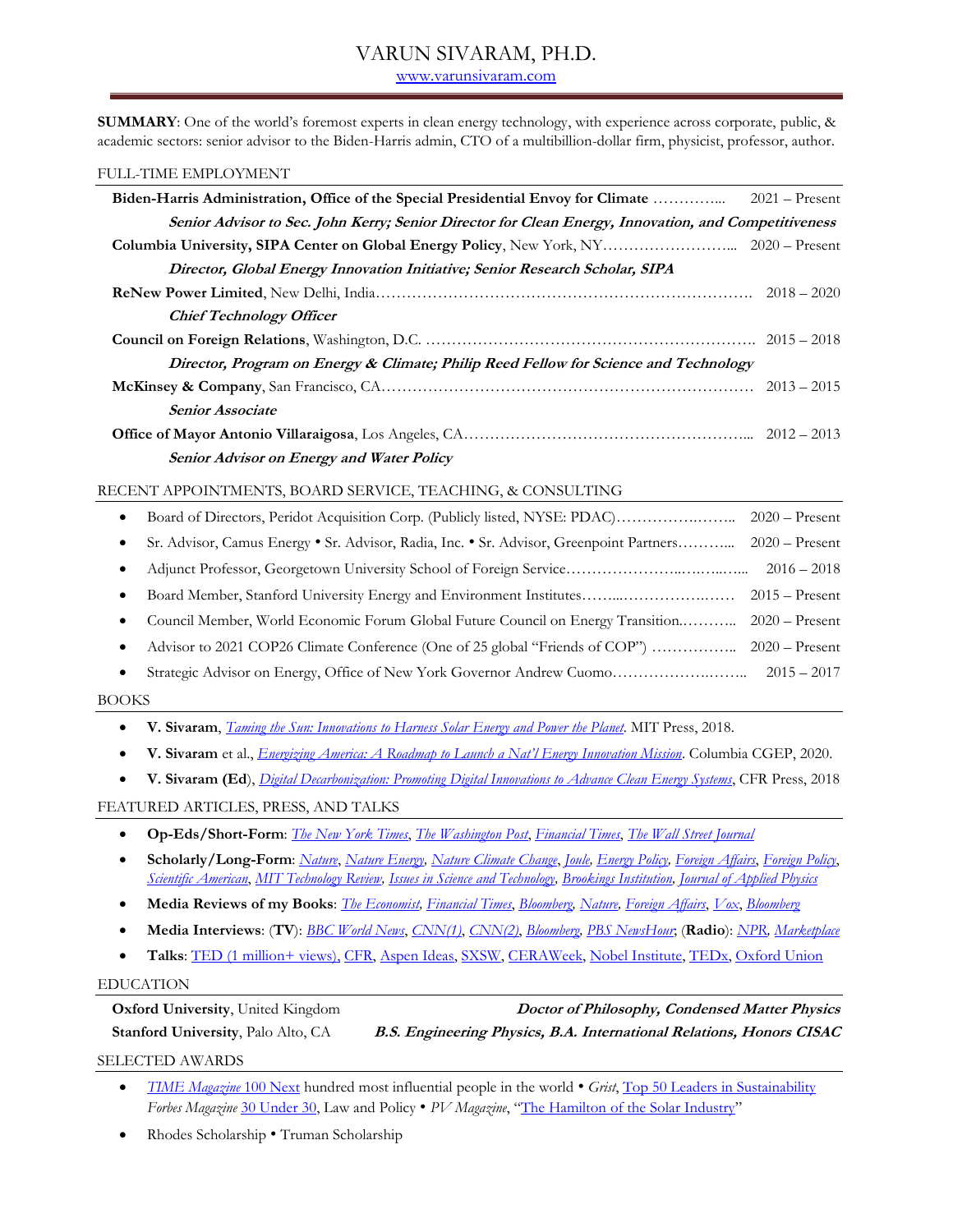## **PUBLICATIONS, PRESS, & TALKS**

## PEER-REVIEWED (\*) AND OTHER LONG-FORM PUBLICATIONS

V. Sivaram, M. Bowen, N. Kaufman, D. Rand, "To Bring Emissions-Slashing Technologies to Market, the United States [Needs Targeted Demand-Pull Innovation Policies](https://www.energypolicy.columbia.edu/research/commentary/bring-emissions-slashing-technologies-market-united-states-needs-targeted-demand-pull-innovation)," Columbia University Center on Global Energy Policy, Jan. 2021.

**V. Sivaram**, C. Cunliff, D.M.Hart, J. Friedmann, and D. Sandalow, *[Energizing America: A Roadmap to Launch a National](https://www.amazon.com/Energizing-America-Roadmap-National-Innovation/dp/0578758520/ref=sr_1_1?dchild=1&keywords=energizing+america&qid=1600044999&sr=8-1)  [Energy Innovation Mission](https://www.amazon.com/Energizing-America-Roadmap-National-Innovation/dp/0578758520/ref=sr_1_1?dchild=1&keywords=energizing+america&qid=1600044999&sr=8-1)*, Columbia University Center on Global Energy Policy, 2020. ISBN: 978-0578758527.\*

**V. Sivaram,** "[The American Recovery & Reinvestment Act and the Rise of Utility-Scale Solar Photovoltaics: How U.S.](http://americanenergyinnovation.org/wp-content/uploads/2020/06/The-Successful-Demonstration-of-Utility-Scale-PV.pdf)  [Public Policy During the Great Recession Launched a Decade-Long Solar Boom](http://americanenergyinnovation.org/wp-content/uploads/2020/06/The-Successful-Demonstration-of-Utility-Scale-PV.pdf)," American Energy Innovation Council and Bipartisan Policy Center, 2020.

**V. Sivaram**, "[Toward a Solar-Powered Grid: Four Ways to Make Electric Power Systems More Flexible to Integrate](https://www.ecssr.ae/en/publication/toward-a-solar-powered-grid-four-ways-to-make-electric-power-systems-more-flexible-to-integrate-intermittent-renewable-energy/)  [Intermittent Renewable Energy](https://www.ecssr.ae/en/publication/toward-a-solar-powered-grid-four-ways-to-make-electric-power-systems-more-flexible-to-integrate-intermittent-renewable-energy/)," Emirates Center for Strategic Studies and Research, 2019.

**V. Sivaram,** N. Kaufman, "[Policy Design for the Next Generation of U.S. Federal Clean Electricity Tax Credits](https://energypolicy.columbia.edu/research/commentary/next-generation-federal-clean-electricity-tax-credits)," Columbia University Center for Global Energy Policy, June 2019.\*

**V. Sivaram**, ["Without More Government Support for R&D, Solar Power's Future Looks Cloudy,"](file:///C:/Users/sirsi/Google%20Drive/Resume/Without%20More%20Government%20Support%20for%20R&D,%20Solar%20Power’s%20Future%20Looks%20Cloudy) *IEEE Spectrum Magazine*, May 2019.

**V. Sivaram,** D.M. Hart, J.O. Dabiri, "[The Need for Continued Innovation in Solar, Wind, and Energy Storage](https://www.sciencedirect.com/science/article/pii/S2542435118303362)," *Joule*, **2**, September 2018.\*

D.W. Livingston, **V. Sivaram**, M.C. Freeman, M. Fiege, "[Applying Blockchain Technology to Electric Power Systems](https://www.cfr.org/report/applying-blockchain-technology-electric-power-systems)," *Council on Foreign Relations* Discussion Paper, July 26, 2018.\*

**V. Sivaram** (Ed.), *[Digital Decarbonization: Promoting Digital Innovations to Advance Clean Energy Systems](https://www.amazon.com/Digital-Decarbonization-Promoting-Innovations-Advance-ebook/dp/B07DQTRZNQ/ref=sr_1_1?crid=3IS32RAARFX3B&dchild=1&keywords=digital+decarbonization&qid=1605135445&sprefix=digital+decar%2Cstripbooks%2C135&sr=8-1)*, CFR Press, 2018. ISBN: 978-0876097489.

**V. Sivaram**, "[From Stranger to Status Quo: How Renewable Energy Achieved a Political Coup](https://link.springer.com/article/10.1057%2Fs41312-018-0046-8)," *International Politics Reviews*, 2018.\*

**V. Sivaram**, "[The Dark Side of Solar: How the rising solar industry empowers political interests that could impede a](https://www.brookings.edu/research/the-dark-side-of-solar/)  [clean energy transition](https://www.brookings.edu/research/the-dark-side-of-solar/)," Brookings Institution, April 2018.\*

**V. Sivaram,** *[Taming the Sun: Innovations to Harness Solar Energy and Power the Planet](https://www.amazon.com/Taming-Sun-Innovations-Harness-Energy/dp/0262037688)*, MIT Press, 2018. ISBN: 978-0262037686.\*

**V. Sivaram**, ["Can't Stop the Shining,"](http://foreignpolicy.com/2018/03/01/cant-stop-the-shining/) *Foreign Policy*, March 1, 2018.

**V. Sivaram**, "[The Race to Invent the Artificial Leaf](https://www.technologyreview.com/s/610177/the-race-to-invent-the-artificial-leaf/)," *MIT Technology Review*, March 2018 Issue.

**V. Sivaram**, ["A Tale of Two Technologies: What Nuclear's Past Might Tell Us About Solar's Future,"](https://thebreakthrough.org/index.php/journal/no.-8-winter-2018/a-tale-of-two-technologies) *Breakthrough Journal*, Winter 2018.

**V. Sivaram**, ["Trump's Solar Tariffs Create Far More](http://energypolicy.columbia.edu/research/commentary/trumps-solar-tariffs-create-far-more-losers-winners) Losers Than Winners," Columbia University Center for Global Energy, January 23, 2018.

C.T.M. Clack, S.A. Qvist, J. Apt, M. Bazilian, A.R. Brandt, K. Caldeira, S.J. Davis, V. Diakov, M.A. Handschy, P.D.H. Hines, P. Jaramillo, D.M. Kammen, J.C.S. Long, M.G. Morgan, A. Reed,

**V. Sivaram**, J. Sweeney, G.R. Tynan, D.G. Victor, J.P. Weyant, and J.F. Whitacre, "[Evaluation of a proposal for reliable](http://dx.doi.org/10.1073/pnas.1610381114)  [low-cost grid power with 100% wind, water, and solar](http://dx.doi.org/10.1073/pnas.1610381114)," *Proceedings of the National Academy of Sciences*, 2017.\*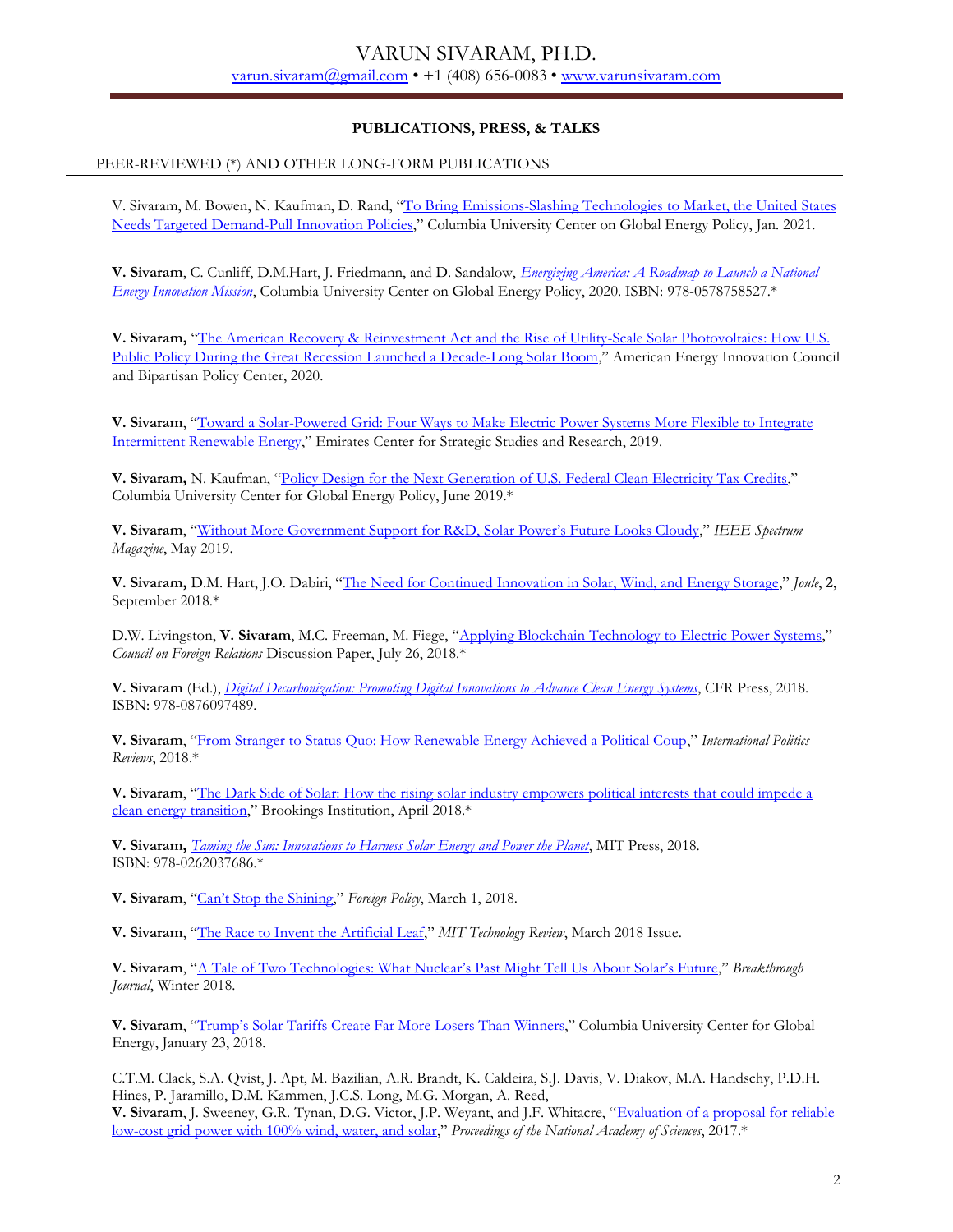## VARUN SIVARAM, PH.D. [varun.sivaram@gmail.com](mailto:varun.sivaram@gmail.com•) • +1 (408) 656-0083 • [www.varunsivaram.com](file:///C:/Users/sirsi/Google%20Drive/Resume/www.varunsivaram.com)

D. Sanchez and **V. Sivaram**, "[Saving innovative climate and energy research: Four recommendations for Mission](http://www.sciencedirect.com/science/article/pii/S2214629617301421)  [Innovation](http://www.sciencedirect.com/science/article/pii/S2214629617301421)," *Energy Research and Social Science,* **29**, July 2017.\*

**V. Sivaram**, "[Can India Save the Warming Planet?](https://www.scientificamerican.com/article/can-india-save-the-warming-planet/)" *Scientific American*, May 2017 Issue.

**V. Sivaram**, "[Harnessing International Cooperation to Advance Energy Innovation](https://www.cfr.org/report/harnessing-international-cooperation-advance-energy-innovation)," Council on Foreign Relations Workshop Report, May 2017.

B.E. Gaddy, **V. Sivaram**, T.B. Jones, and L. Wayman, "[Venture Capital and Cleantech: The Wrong Model for Energy](http://www.sciencedirect.com/science/article/pii/S0301421516306991)  [Innovation,"](http://www.sciencedirect.com/science/article/pii/S0301421516306991) *Energy Policy*, **102**, March 2017.\*

**V. Sivaram**, "[Unlocking Energy](http://www.cfr.org/energy-and-environment/unlocking-clean-energy/p38632)," *Issues in Science and Technology*, Winter 2017.\*

**V. Sivaram**, T. Norris, C. McCormick, and D. Hart, "[Energy Innovation Policy: Priorities for the Trump](https://itif.org/publications/2016/12/13/energy-innovation-policy-priorities-trump-administration-and-congress) [Administration and Congress](https://itif.org/publications/2016/12/13/energy-innovation-policy-priorities-trump-administration-and-congress)," Information Technology and Innovation Foundation, December 2016.\*

**V. Sivaram** and J. Harris, "[Sustaining Fuel Subsidy Reform](http://www.cfr.org/energy-policy/sustaining-fuel-subsidy-reform/p38366)," Council on Foreign Relations Center on Geoeconomic Studies Discussion Paper Series, October 2016.\*

R. Verma, D. Hernandez, V. Sivaram, and V. Rai, "A National Certification Scheme to Enhance Trust and Quality: [Residential Solar in India's PV Market,"](http://www.sciencedirect.com/science/article/pii/S1040619016301051) *The Electricity Journal*, **29** (6), July 2016.\*

B.E. Gaddy, **V. Sivaram**, and F.O. Sullivan, "[Venture Capital and Cleantech: The Wrong Model for Energy](http://energy.mit.edu/publication/venture-capital-cleantech/)  [Innovation](http://energy.mit.edu/publication/venture-capital-cleantech/)?" *MIT Energy Institute*, July 2016.

**V. Sivaram** and T. Norris, "[The Clean Energy Revolution: Fighting Climate Change with Innovation](https://www.foreignaffairs.com/articles/united-states/2016-04-18/clean-energy-revolutionhttps:/www.foreignaffairs.com/articles/united-states/2016-04-18/clean-energy-revolution)," *Foreign Affairs*, May/June 2016 Issue.

**V. Sivaram** and S. Kann, "[Solar Power Needs a More Ambitious Cost Target](http://www.nature.com/articles/nenergy201636)," *Nature Energy*, **1** (2016).\*

**V. Sivaram** and M. Levi, "[Causes, Consequences, and Policy Implications of Oil Price Volatility](http://www.cfr.org/global/oil-price-volatility-causes-effects-policy-implications/p37946)," Council on Foreign Relations Workshop Report, June 2016.

**V. Sivaram**, G. Shrimali, and D. Reicher, ["Reach for the Sun: How India's Ambitious Climate Ambitions Could Make](https://law.stanford.edu/reach-for-the-sun-how-indias-audacious-solar-ambitions-could-make-or-break-its-climate-commitments/)  [or Break its Climate Commitments](https://law.stanford.edu/reach-for-the-sun-how-indias-audacious-solar-ambitions-could-make-or-break-its-climate-commitments/)," Stanford Steyer-Taylor Center on Energy Policy and Finance Report, December 2015.

**V. Sivaram** and M. Levi, "[Automobile Fuel Economy Stanford in a Lower-Oil-Price-World](http://www.cfr.org/energy-policy/automobile-fuel-economy-standards-lower-oil-price-world/p37190)," Council on Foreign Relations Center on Geoeconomic Studies Discussion Paper Series, November 2015.\*

**V. Sivaram,** S.D. Stranks, and H.J. Snaith, "[Perovskite Solar Cells Could Beat the Efficiency of Silicon](https://www.scientificamerican.com/article/perovskite-solar-cells-could-beat-the-efficiency-of-silicon/)," *Scientific American*, July 2015 Issue.

**V. Sivaram** and M. Levi, "[Oil Prices, Low-Carbon Energy, and Climate Policy](http://www.cfr.org/energy-and-environment/oil-prices-low-carbon-energy-climate-policy/p36744)," Council on Foreign Relations Workshop Report, July 2015.

**V. Sivaram** and Commissioner Daniel C. Esty. ["Los Angeles and Connecticut: A Continent Apart, Similar Paths to](http://energycentral.fileburstcdn.com/EnergyBizMagazine/2014/JanFeb14.pdf)  [Clean Energy."](http://energycentral.fileburstcdn.com/EnergyBizMagazine/2014/JanFeb14.pdf) EnergyBiz Magazine. 2014.

**V. Sivaram**, E.J.W. Crossland, T. Leijtens, N. Noel, J.A. Alexander-Webber, P. Docampo, and H.J. Snaith. "Investigating the Source of Doping in Annealed TiO<sub>2</sub> Mesoporous Single Crystals for Use in Solid State Dye Sensitized [Solar Cells](http://dx.doi.org/10.1021/jp410495k)." *Journal of Physical Chemistry C*. (2013).\*

**V. Sivaram**, J. Kirkpatrick, and H.J. Snaith. "[Critique of Charge Collection Efficiencies Calculated through Small](http://dx.doi.org/10.1063/1.4789966.)  [Perturbation Measurements of Dye Sensitized Solar Cells](http://dx.doi.org/10.1063/1.4789966.)." *Journal of Applied Physics.* **113**, 063709 (2013).\*

Mayor Antonio R. Villaraigosa, **V. Sivaram†** , and R. Nichols. "[Powering Los Angeles with Renewable Energy](http://dx.doi.org/10.1038/nclimate1985)." *Nature Climate Change*. **3**, 1985-1988 (2013).\* (*†Corresponding Author)*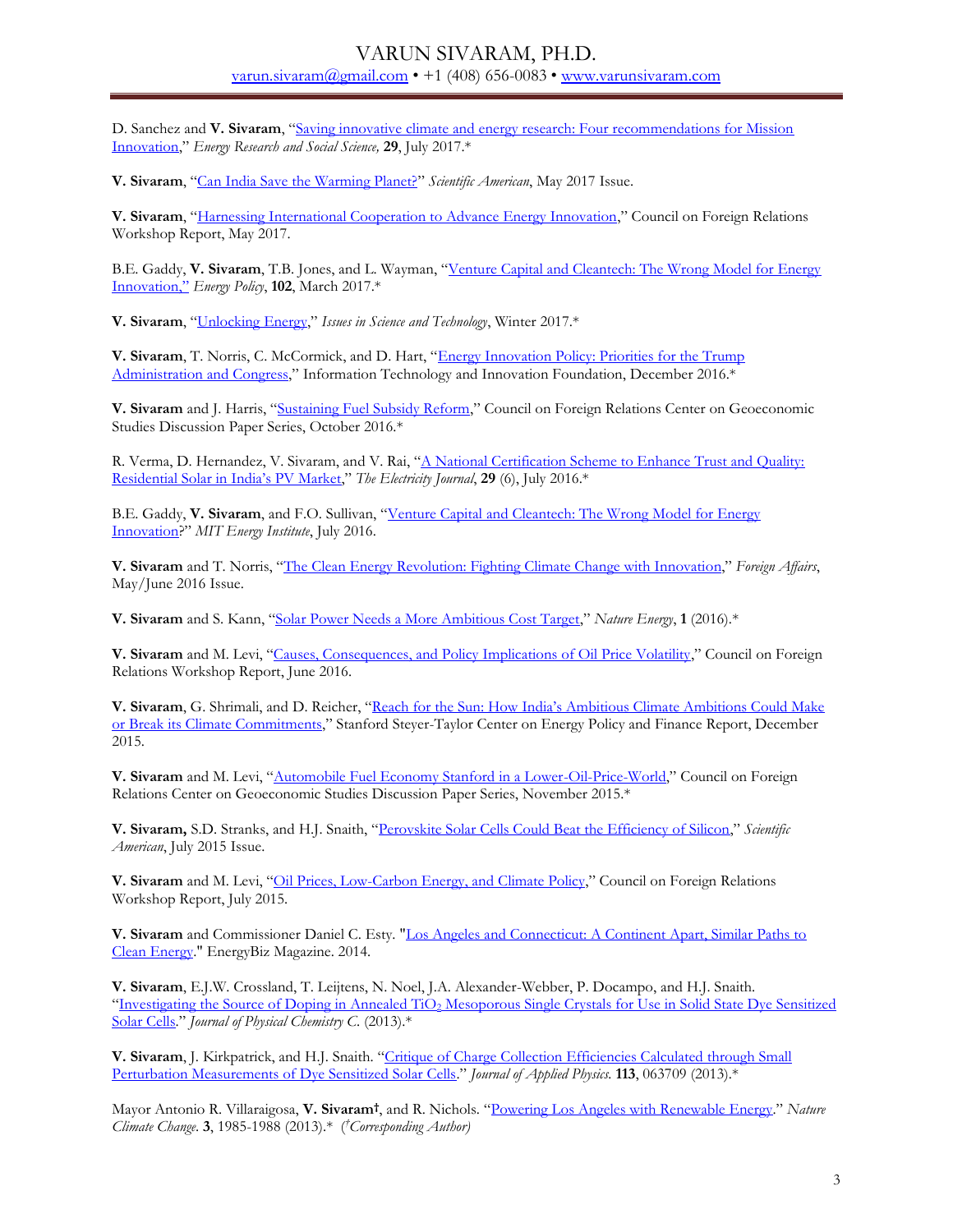E. Crossland, N. Noel, **V. Sivaram**, T. Leijtens, J.A. Webber, and H.J. Snaith. "[Route to Mesoporous Anatase TiO](http://dx.doi.org/10.1038/nature11936)<sup>2</sup> [Single-Crystals Exhibiting Superior Mobility and Enhanced Optoelectronic Device Performance](http://dx.doi.org/10.1038/nature11936)." *Nature.* **495** (2013)*.\** 

**V. Sivaram.** ["Combating Climate Change in the Capital of Car Culture.](http://thenextgeneration.org/files/LA_Transportation.pdf)" The Next Generation. 2013.

G. Sadhoughi, V. Sivaram, R.G., P.D., I.B., N.P., A.I., and H.J. Snaith. "[Optimised Electronic](http://dx.doi.org/10.1039/C2CP43434B) Contacts in SnO<sub>2</sub>-dye-[P3HT based SS Dye Sensitized Solar Cells](http://dx.doi.org/10.1039/C2CP43434B)." *Physical Chemistry, Chemical Physics*. **15**, 2075-2080 (2013).\*

P. Docampo, A.I., R.G., S.D., J.K., C.M.P., **V. Sivaram**, H.G., L.S-M., M.W., and H.J. Snaith. "[The Influence of 1D,](http://dx.doi.org/10.1039/c3ta1185j)  [Meso and Crystal Structures on Charge Transport and Recombination in Solid-State Dye-Sensitized Solar Cells](http://dx.doi.org/10.1039/c3ta1185j)." *Journal of Materials Chemistry A*. (2013).\*

**V. Sivaram,** "[Simulation, Synthesis, Sunlight: Enhancing electronic transport in solid-state dye-sensitized solar cells](http://ora.ox.ac.uk/objects/uuid:0824a954-e9a9-4f14-a6b4-675652d01d4e)," Oxford University Ph.D. Thesis, 2013.

V. Sivaram. "Sunny-Side Up; Characterizing the US Military's Approach to Solar Energy Policy." Center for [International Security and Cooperation,](http://purl.stanford.edu/qz062rv5267) Stanford University. June 2011.

H.J. Snaith, E.J. Crossland, N. Noel, **V. Sivaram**, T. Leijtens, "[Semiconducting Layer Production Process](http://www.google.com/patents/US20160013434?cl=en)," U.S. Patent Application 14/771, 584, 2016, Publication No. US 20160013434 A1 (published Jan 14, 2016).

R. Stancel, **V. Sivaram**. "[Mounting System for Solar Modules](http://patentscope.wipo.int/search/en/WO2009032862)." U.S. Patent Application 12/676, 138, 2008, Publication No. US 2010/0236610 A1 (published Sep. 23, 2010).

#### SELECTED SHORT-FORM ARTICLES AND OP-EDS

**V. Sivaram,** C. Cunliff, J. Friedmann, "[To confront the climate crisis, the US should launch a National Energy](https://www.technologyreview.com/2020/09/15/1008406/climate-crisis-energy-innovation-mission-us-election-tech-policy-opinion/)  [Innovation Mission](https://www.technologyreview.com/2020/09/15/1008406/climate-crisis-energy-innovation-mission-us-election-tech-policy-opinion/)," *MIT Technology Review*, September 15, 2020.

**V. Sivaram,** ["The Next Phase of India's Renewable Energy Transition,](https://www.aspeninstitute.org/blog-posts/the-next-phase-of-indias-renewable-energy-transition/)" Aspen Institute, May 28, 2020.

**V. Sivaram**, N. Kaufman, "[Updating clean energy tax credits could help commercialize new tech](https://www.axios.com/updating-clean-energy-tax-credits-could-help-commercialize-new-tech-de64758c-af4c-4b7d-b221-d8397711027c.html)," *Axios*, June 3, 2019.

**V. Sivaram**, M. Levi, *[CFR's Energy, Security, and Climate Blog](https://www.cfr.org/blog/energy-security-and-climate)*, 2015–2018.

D.W. Livingston, **V. Sivaram**, "[Where Blockchain Will Actually Matter in Energy](https://www.axios.com/in-energy-sector-incremental-blockchain-ventures-may-have-largest-impact-ed060501-e28c-440b-9788-f101b33cbba3.html)," *Axios*, July 30, 2018.

**V. Sivaram**, "[Why the Solar Revolution is at Risk of Sputtering Out](https://qz.com/1295679/why-the-solar-revolution-is-in-grave-danger-and-how-it-can-be-saved/)," *Quartz*, June 6, 2018.

**V. Sivaram**, "[Solar Energy is at Risk](https://www.washingtonpost.com/news/theworldpost/wp/2018/04/16/solar/)," *Washington Post*, April 16, 2018.

**V. Sivaram**, "How U.S. Tariffs W[ill Hurt America's Solar Industry,](file:///C:/Users/VSivaram/Google%20Drive/CFR/nytimes.com/2018/01/24/opinion/tariffs-us-solar-clean-energy.html)" *New York Times*, Jan 24, 2018, p. A27.

**V. Sivaram**, ["Trump's Energy Secretary to Congress: Please](https://www.axios.com/perry-to-congress-ignore-my-boss-1521590526-2e7f6eca-814b-4739-bf5a-d2090824573d.html) Ignore My Boss," *Axios*, March 21, 2018.

M. Freeman, M. Bazilian, and **V. Sivaram**, "[Trump Teases Reasonable Energy Policy](https://www.the-american-interest.com/2017/12/23/trump-teases-reasonable-energy-policy/)," *The American Interest*, December 23, 2017.

**V. Sivaram** and M. Freeman, ["Why Is Trump's Energy Department Lumping Coal and Nuclear Together?"](https://www.foreignaffairs.com/articles/united-states/2017-11-13/why-trumps-energy-department-lumping-coal-and-nuclear-together) *Foreign Affairs,* November 13, 2017.

**V. Sivaram**, "[Technology: Disruption Needed](http://www.climate2020.org.uk/technology-disruption-needed/)," *Climate 2020: United Nations Association-United Kingdom*, September 18, 2017.

**V. Sivaram**, "[A Clean Energy Transition Needs More Technology Options](https://www.aspeninstitute.org/blog-posts/clean-energy-transition-needs-technology-options/)," The Aspen Institute, June 19, 2017.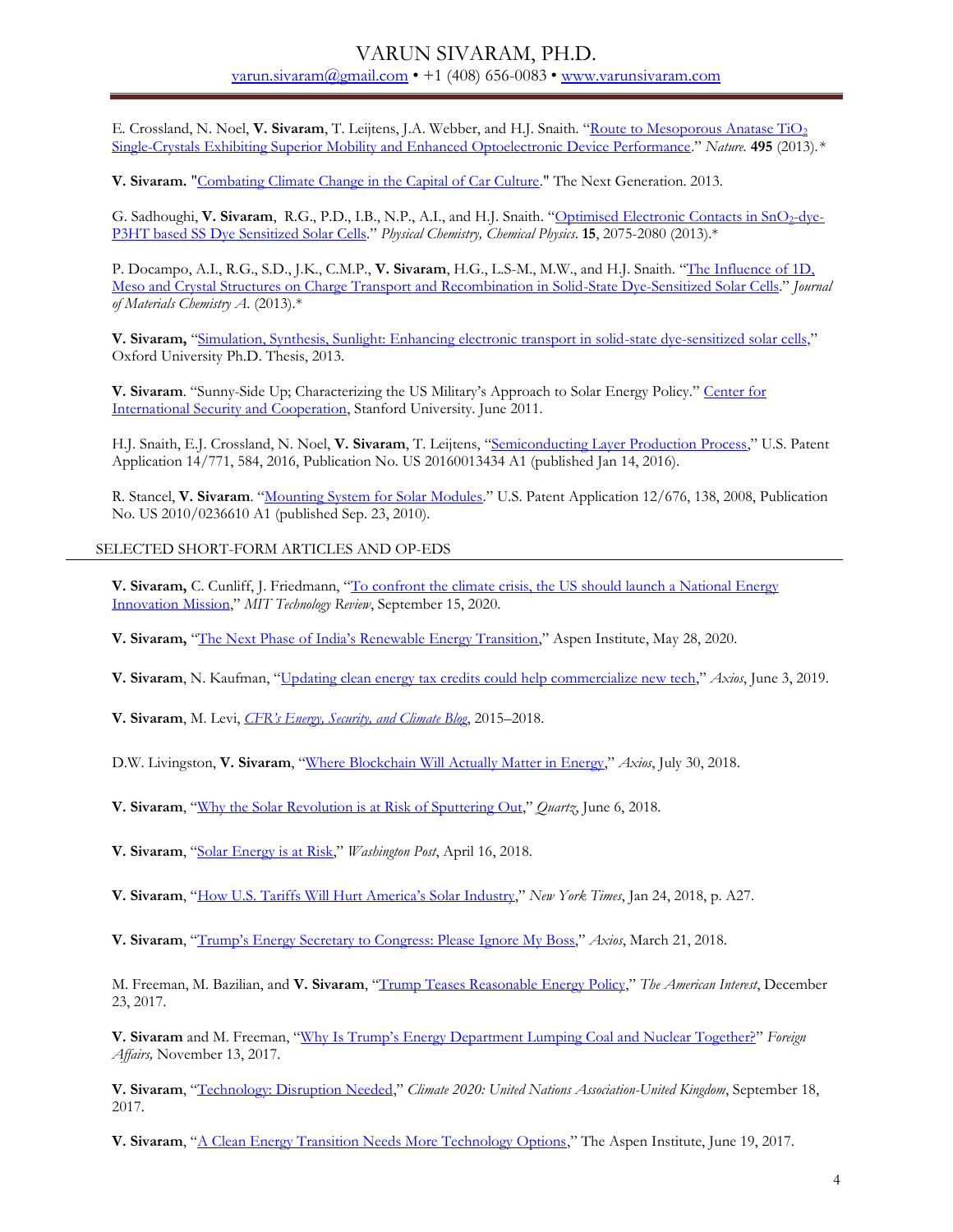D.L. Sanchez and **V. Sivaram**, ["Mission Innovation is in Trouble. Here's How to Save It,](https://www.greentechmedia.com/articles/read/mission-innovation-is-in-trouble.-heres-how-to-save-it)" *Greentech Media*, June 2, 2017*.*

**V. Sivaram** and S. Saha, ["America's Real Pivot to Asia Needs to be Energy,](http://nationalinterest.org/feature/americas-real-pivot-asia-needs-be-energy-20770?page=2)" *The National Interest*, May 21, 2017.

**V. Sivaram** and S. Saha, "[Power Outage: Cutting Funding for Energy Innovation Would Be a Grave Mistake](https://www.foreignaffairs.com/articles/united-states/2017-05-17/power-outage)," *Foreign Affairs*, May 17, 2017.

**V. Sivaram**, "[California must adopt the electrical grid of the future](http://www.sfchronicle.com/opinion/article/California-must-adopt-the-electrical-grid-of-the-10827713.php)," *San Francisco Chronicle,* December 30, 2016.

**V. Sivaram** and S. Saha, "[The Trouble with Ceding Climate Leadership to China](https://www.foreignaffairs.com/articles/united-states/2016-12-20/trouble-ceding-climate-leadership-china)," *Foreign Affairs*, December 20, 2016.

**V. Sivaram**, C. McCormick, and D. Hart, "[Focus, Reform, Invest: Energy Innovation Agenda for Trump, Congress](https://morningconsult.com/opinions/focus-reform-invest-energy-innovation-agenda-trump-administration-115th-congress/)," *Morning Consult*, December 16, 2016.

**V. Sivaram** and S. Saha, "[What to Watch at the Marrakech Climate Conference](https://www.cfr.org/expert-brief/what-watch-climate-conference-marrakech)," *Council on Foreign Relations Expert Brief*, November 2, 2016.

**V. Sivaram** and J. Harris, "[Why Sustaining Fuel Subsidy Reform Should Be a Top U.S. Priority](http://www.politico.com/agenda/story/2016/10/ending-global-fuel-subsidies-priority-000223)," *Politico,* October 15, 2016.

**V. Sivaram**, ["Good Intentions Don't Equal Good Climate Policy,"](http://www.climate2020.org.uk/good-intentions-dont-equal-good-climate-policy/) United Nations Association-United Kingdom "Climate 2020" Publication, September 14, 2016.

B. Gaddy and **V. Sivaram**, "[Clean Energy Technology Investors Need Fresh Support After VC Losses](https://www.ft.com/content/917de65a-4500-11e6-9b66-0712b3873ae1)," *Financial Times*, July 26, 2016.

**V. Sivaram**, "Don't Weaken Obama's [Fuel Economy Standards](http://www.politico.com/agenda/story/2016/07/dont-weaken-obamas-fuel-standards-000173)," *Politico,* July 22, 2016.

**V. Sivaram** and G. Pugh, "[New International Energy Forum Focuses on Innovation](http://thehill.com/blogs/pundits-blog/energy-environment/286584-new-international-energy-forum-focuses-on-innovation)," The Hill, July 6, 2016.

**V. Sivaram**, "[Beyond Climate Confusion: Why Both Energy Innovation and Deployment Matter](http://dotearth.blogs.nytimes.com/2016/05/06/young-analysts-press-the-case-for-innovation-and-tolerance-in-pursuing-a-post-carbon-energy-menu/?smid=tw-share&_r=1&mtrref=undefined&gwh=778A88C8A50635A5ACFC52869A89B7BF&gwt=pay&assetType=opinion)," reprinted in the *New York Times* (originally posted on [CFR's Energy, Security, and Climate Blog](http://blogs.cfr.org/levi/2016/05/04/beyond-climate-confusion-why-both-energy-innovation-and-deployment-matter/?version=meter+at+null&module=meter-Links&pgtype=Blogs&contentId=&mediaId=&referrer=&priority=true&action=click&contentCollection=meter-links-click)), May 6, 2016.

**V. Sivaram** and S. Kann, "[To Become Truly Mainstream, Solar Will Need to Cost 25 Cents per Watt](file:///C:/Users/VSivaram/Downloads/To%20Become%20Truly%20Mainstream,%20Solar%20Will%20Need%20to%20Cost%2025%20Cents%20per%20Watt%20by%202050) by 2050," Greentech Media, April 7, 2016.

**V. Sivaram**, ["The Supreme Court's Decision on Demand Response is More Complicated than](http://www.greentechmedia.com/articles/read/the-supreme-court-just-clarified-rules-for-modern-power-regulation) You Think," Greentech Media, February 1, 2016.

K. Rogoff, B. Eichengreen, **V. Sivaram**, J. Pethokoukis, and R. Kahn, "[Prospects for the Global Economy in 2016](http://www.theatlantic.com/international/archive/2016/01/global-economy-2016/422475/)," *The Atlantic*, Jan 4, 2016.

**V. Sivaram** and A. Shivnani, "[India Warms Up to Climate Action](http://www.cfr.org/india/india-warms-up-climate-action/p37268)," Council on Foreign Relations Expert Brief, November 19, 2015.

**V. Sivaram**, "[U.S. Climate Policies Get a Papal Nod](http://www.cfr.org/climate-change/us-climate-policies-get-papal-nod/p37060)," Council on Foreign Relations Expert Brief, September 28, 2015.

**V. Sivaram**, ["Oil's Downward Spiral is Spooking Renewable Energy Investors,"](http://www.cfr.org/renewable-energy/oils-downward-spiral-spooking-renewable-energy-investors/p36991) *Fortune*, September 5, 2015.

**V. Sivaram**, "[Why Concentration of the Solar Industry in China Will Stunt Innovation](http://www.cfr.org/china/why-concentration-solar-industry-china-stunt-innovation/p36847)," *Corporate Eco Forum*, July 2015.

**V. Sivaram,** M. Levi, "[Oil Prices, Low-Carbon Energy, and Climate Policy](http://www.cfr.org/energy-and-environment/oil-prices-low-carbon-energy-climate-policy/p36744)," Council on Foreign Relations Workshop Report, July 2015.

**V. Sivaram**, "[To Succeed, Solar Perovskites Need to Escape the Ivory Tower](http://www.greentechmedia.com/articles/read/to-succeed-solar-perovskites-need-to-escape-the-ivory-tower)," Greentech Media, July 2, 2015.

**V. Sivaram** and D. Livingston, "[Leading From Between: How California and Germany Can Fix the Climate Agenda](http://www.cfr.org/environmental-policy/leading-between-california-germany-can-fix-climate-agenda/p36733)," *Foreign Affairs*, June 23, 2015

**V. Sivaram**, ["Ensuring Tesla Doesn't Crowd Out the Batteries](http://www.cfr.org/renewable-energy/ensuring-tesla-doesnt-crowd-out-batteries-future/p36492) of the Future," *Forbes*, April 30, 2015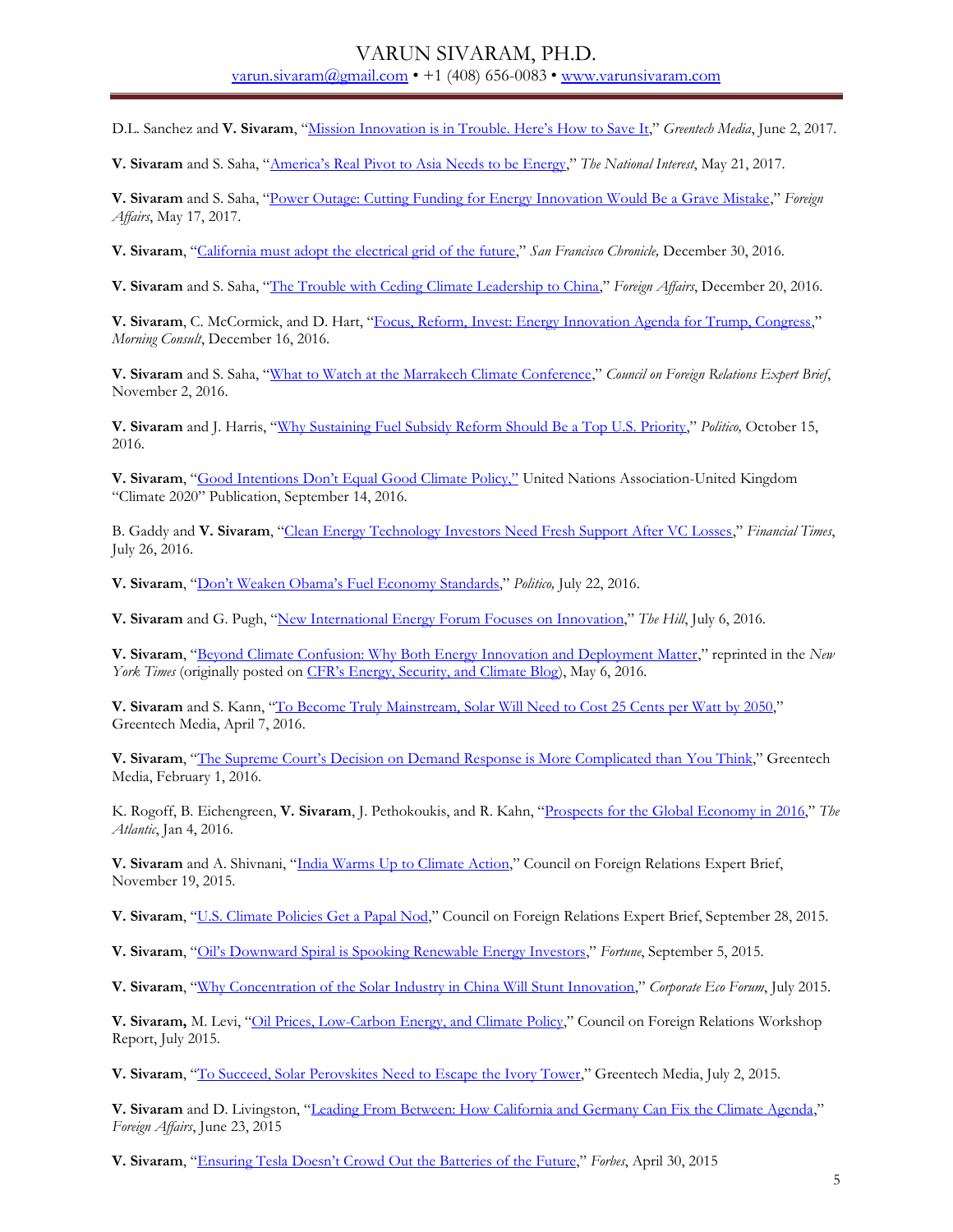**V. Sivaram**, ["Japan's Unnecessary Power Struggle: Nuclear vs. Solar,](http://www.cfr.org/japan/japans-unnecessary-power-struggle-nuclear-vs-solar/p36467)" Council on Foreign Relations Expert Brief, April 24, 2015.

**V. Sivaram**, ["Congress Shouldn't Cut Military Research on Climate Change,"](http://www.cfr.org/climate-change/congress-shouldnt-cut-military-research-climate-change/p36363) *The Hill*, March 27, 2015.

**V. Sivaram**, ["Why Moore's Law Doesn't Apply to Cleantec](http://www.greentechmedia.com/articles/read/why-moores-law-doesnt-apply-to-clean-technologies)h," Greentech Media, April 27, 2015

**V. Sivaram** and K. Dhru. ["Can Solar Solve India's Energy Woes?](http://forumblog.org/2014/09/three-ways-india-can-get-best-solar-power/)" *World Economic Forum Blog*. 2014.

#### SELECTED MEDIA REFERENCES

*Each third-party media report below is entirely or substantially about research by Varun Sivaram and co-authors*

[Book Review of *Energizing America*]: L. Kaufman, "[This Is How the Government Can Ramp Up Climate Tech](file:///C:/Users/sirsi/Google%20Drive/Resume/This%20Is%20How%20the%20Government%20Can%20Ramp%20Up%20Climate%20Tech%20Investment)  [Investment](file:///C:/Users/sirsi/Google%20Drive/Resume/This%20Is%20How%20the%20Government%20Can%20Ramp%20Up%20Climate%20Tech%20Investment)," Bloomberg, October 5, 2020.

[Book Review of *Energizing America*]: D. Roberts, "[We have to accelerate clean energy innovation to](https://www.vox.com/energy-and-environment/21426920/climate-change-renewable-energy-solar-wind-innovation-green-new-deal) curb the climate [crisis. Here's how,"](https://www.vox.com/energy-and-environment/21426920/climate-change-renewable-energy-solar-wind-innovation-green-new-deal) *Vox*, September 16, 2020.

[Book Review of *Energizing America*]: J. Siegel and A. Smith, "[The case for tripling federal spending on energy](https://www.washingtonexaminer.com/policy/energy/daily-on-energy-the-case-for-tripling-federal-spending-on-energy-innovation)  [innovation](https://www.washingtonexaminer.com/policy/energy/daily-on-energy-the-case-for-tripling-federal-spending-on-energy-innovation)," *Washington Examiner*, September 15, 2020.

[Book Review of *Energizing America*]: D. Iaconangelo, "[Researchers Urge Federal Moonshot for Clean Energy](https://www.scientificamerican.com/article/researchers-urge-federal-moonshot-for-clean-energy/)," *Scientific American*, September 17, 2020.

A. Harder, "How to [Judge America's Climate](https://www.axios.com/america-climate-change-responsibility-637751d3-4536-405d-a39b-d211ab741d21.html)-Change Responsibility," *Axios*, Dec. 18, 2020.

"[Physicist Dr Varun Sivaram on sustainability, his new projects, and more](https://elle.in/article/dr-varun-sivaram/)," *ELLE Magazine*, June 17, 2020.

["As Renewable Energy Subsidies Expire, Experts Advocate Tax Credits,"](https://www.scientificamerican.com/article/as-renewable-energy-subsidies-expire-experts-advocate-tax-credits/?redirect=1) *Scientific American*, June 4, 2019.

"[Hope and Heresy as Blockchains Enter the Energy Business](https://www.economist.com/business/2018/08/02/hope-hype-and-heresy-as-blockchains-enter-the-energy-business)," *The Economist*, August 2, 2018, Print.

[Book Review of *Taming the Sun*]: "The Achill[es' Heel of the Renewable Revolution,"](https://www.facebook.com/varun.sivaram/posts/10214886462689253?__xts__%5b0%5d=68.ARCbTU7QxGTiX0gU-X49OcInhTE1hs6nReJBnVfqNo216BFQn3vkHlByBFdqyrx4bg-jmbFFAzmm6zDjI2YsyT7gMlHxgDYKWWyk0_K2CpFFgeJ-NFiSwY0pyr3gISxxu0-AMmYlUuJ7&__tn__=-R) *Fareed Zakaria GPS, on CNN.*

[Book Review of *Taming the Sun*]: "[Rays of Hope: The Future of Solar Energy](https://www.economist.com/news/books-and-arts/21739640-bright-some-clouds-says-varun-sivaram-taming-sun-future-solar)," *The Economist*, March 31, 2018 Issue.

[Book Review of *Taming the Sun*]: E. Crooks, "[A Road Map to Lead the Energy Industry to a Brighter Future](https://www.ft.com/content/9ee0f136-1c8e-11e8-aaca-4574d7dabfb6)," *Financial Times*, March 19, 2018.

[Book Review of *Taming the Sun*]: Tyler Cowen, ["Solar's Bright Future is Further Away Than It Seems,"](https://www.bloomberg.com/view/articles/2018-01-02/solar-s-bright-future-is-further-away-than-it-seems) *Bloomberg View*, January 2, 2018.

[Book Review of *Taming the Sun*]: Richard Cooper, "Review of *[Taming the Sun,](https://www.foreignaffairs.com/reviews/capsule-review/2018-04-16/taming-sun-innovations-harness-solar-energy-and-power-planet)*" *Foreign Affairs*, May/June 2018.

J. Worland, "[Inside the New Technology that Could Transform the Solar Industry](http://time.com/5297011/solar-energy-perovskite-national-lab/)," *TIME*, June 4, 2018.

C. Marshall, "[Q&A with the Hamilton of the Solar Industry](https://www.eenews.net/greenwire/2018/04/06/stories/1060078375)," April 6, 2018.

"[Switching to Renewables Will Not Be As Rapid As Many Hope](https://www.economist.com/news/special-report/21738577-clean-energy-may-not-yet-have-reached-tipping-point-switching-renewables-will-not-be)," *The Economist*, March 15, 2018 (Print).

B. Geman, ["What's Needed for Sola](https://www.axios.com/how-solar-can-power-the-world-1520114389-45e35b7c-6e8e-453e-909c-b5030a28d873.html)r to Power the World," *Axios*, March 5, 2018.

C. Mims, "[The Three Stumbling Blocks to a Solar-Powered Nation](https://www.wsj.com/articles/the-three-stumbling-blocks-to-a-solar-powered-nation-1515931200)," *Wall Street Journal*, January 14, 2018.

R. Matsui, "[Varun Sivaram: The Hamilton of the Solar Industry](https://pv-magazine-usa.com/2017/08/01/varun-sivaram-the-hamilton-of-the-solar-industry/)," *PV Magazine*, August 1, 2017.

E. Porter, "[Fisticuffs Over the Route to a Clean-Energy Future](https://www.nytimes.com/2017/06/20/business/energy-environment/renewable-energy-national-academy-matt-jacobson.html)," *New York Times*, June 20, 2017.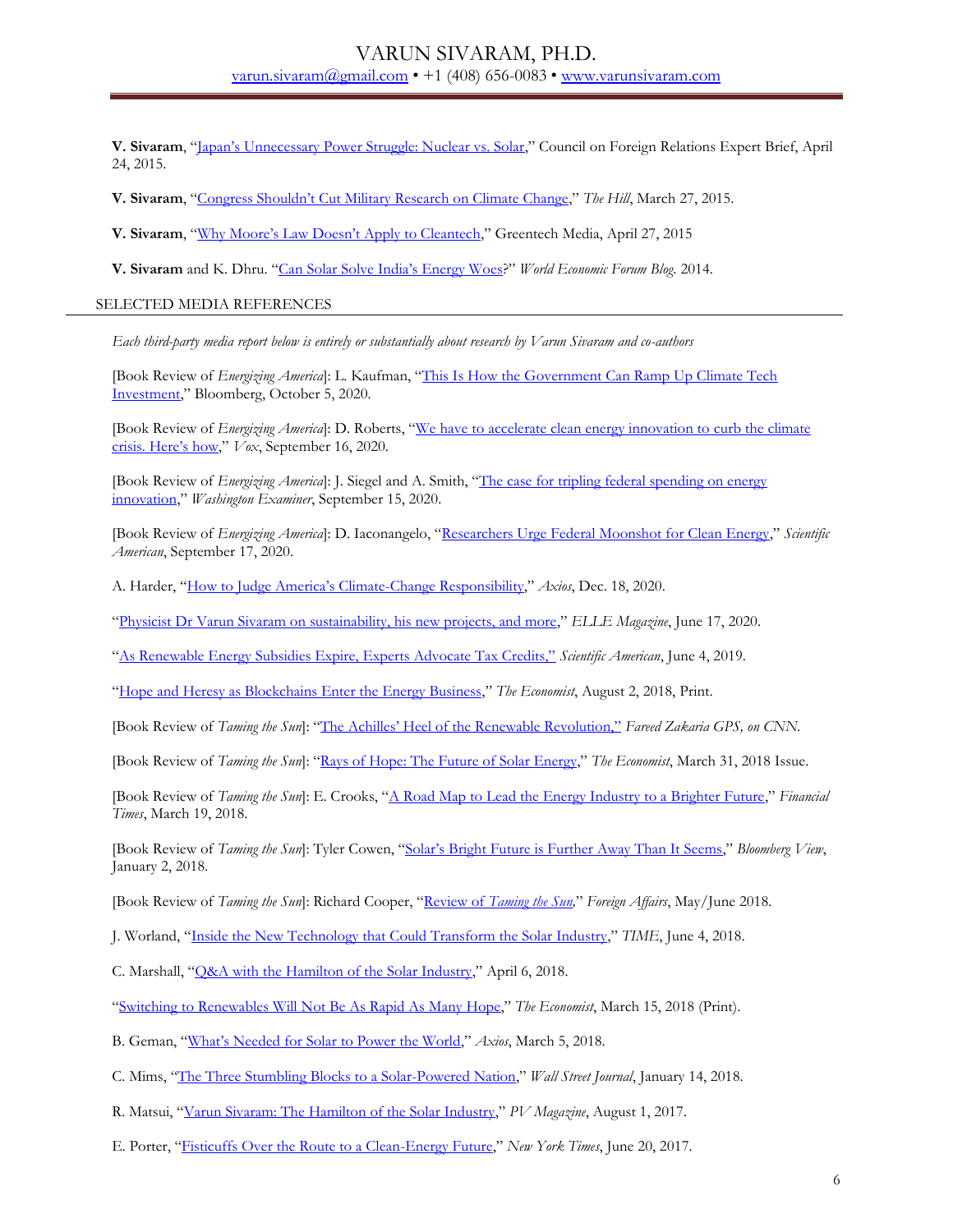A. Sider, "[Why Venture Capitalists Abandoned Clean Energy](http://www.wsj.com/articles/why-venture-capitalists-abandoned-clean-energy-1473818402)," Interview with Ben Gaddy and Varun Sivaram, *The Wall Street Journal,* September 13, 2016.

A. Revkin, "[Young Analysts Press the Case for Innovation and Tolerance, in Pursuing a Post-Carbon Energy Menu](http://dotearth.blogs.nytimes.com/2016/05/06/young-analysts-press-the-case-for-innovation-and-tolerance-in-pursuing-a-post-carbon-energy-menu/?smid=tw-share&_r=1&mtrref=undefined&gwh=778A88C8A50635A5ACFC52869A89B7BF&gwt=pay&assetType=opinion)," *New York Times,* May 6, 2015.

D. Roberts, "Here's a sign of a more [constructive debate on clean energy innovation](http://www.vox.com/2016/4/20/11461136/clean-energy-innovation-discussion)," *Vox*, April 20, 2016.

B. Plumer, "[How Cheap Does Solar Have to Get Before It Takes Over the World](http://www.vox.com/2016/4/18/11415510/solar-power-costs-innovation)?" *Vox*, April 18, 2016.

R. Zhong, ["How India's Solar Ambitions Can Become Reality,"](http://blogs.wsj.com/indiarealtime/2015/12/08/how-indias-solar-ambitions-can-become-reality/) *Wall Street Journal,* December 8, 2015.

R. Mohan, ["India's Solar Goals a Global Priority, Says Stanford Report,](http://articles.economictimes.indiatimes.com/2015-12-09/news/68899664_1_india-s-climate-change-prime-minister-narendra-modi)" *Economic Times*, December 9, 2015.

K. Krishnamurthy, "[Meet Varun Sivaram, the Stanford graduate who believes in India's solar energy story](http://articles.economictimes.indiatimes.com/2015-11-17/news/68356526_1_solar-industry-solar-energy-new-york-state)," *Economic Times*, November 17, 2015.

B. Plumer, "[Why Strict Fuel Economy Rules Still Make Sense](http://www.vox.com/2015/11/2/9658118/oil-prices-cafe-standards)—Even When Oil's Cheap," *Vox,* November 2, 2015.

R. Salam, "[Subsidizing Old Cleantech can Stymie New Cleantech](http://www.nationalreview.com/corner/420648/how-subsidizing-old-clean-tech-can-stymie-new-clean-tech-reihan-salam)," *National Review,* July 1, 2015.

SELECTED MEDIA APPEARANCES

"[Climate Experts Discuss US Withdrawal from Paris Agreement](https://abcnews.go.com/US/video/climate-experts-discuss-us-withdrawal-paris-agreement-73960487)," Interview with ABC News, November 1, 2020.

"[Global Energy Challenge: COVID-19](https://twitter.com/vsiv/status/1283761451090481154)," *CNN*, Interview with John Defterios, July 2020.

["Taming the Sun in India's Power Sector, with Varun Sivaram,"](https://www.resourcesmag.org/resources-radio/taming-the-sun-in-indias-power-sector-with-varun-sivaram/) Interview with Daniel Raimi, Resources Radio, August 11, 2020.

"[Global Energy Challenge: India](https://twitter.com/vsiv/status/1148217461545639937)," CNN, Interview with John Defterios, July 2019.

"[Blockchain in the Energy Sector](https://www.csis.org/podcasts/energy-360/blockchain-energy-sector-0)," Center for Strategic and International Studies Energy360 Podcast, October 2018.

"[Varun Sivaram on BBC Impact with Yalda Hakim: A Conversation About His New Book,](https://www.youtube.com/watch?v=p9u0DHLj6IQ&feature=youtu.be) *Taming the Sun*," BBC World News, June 18, 2018.

"[30 Under 30 Varun Sivaram Warns That Without Innovation, Solar Power Will Flounder](https://www.podcastone.com/episode/Varun-Sivaram-Warns-That-Solar-Energy-Without-Innovation-Will-Flounder)," *Forbes Podcast*, June 6, 2018.

"[The Potential of Solar Energy and How to Harness It](https://soundcloud.com/cbsthismorning/the-potential-of-solar-power-and-how-to-harness-it)," *CBS This Morning Podcast*, May 15, 2018.

"[Crossing the Solar Energy Finish Line](https://www.wnyc.org/story/crossing-solar-energy-finish-line/)," *The Brian Lehrer Show on WNYC*, April 16, 2018.

"[How Solar Energy Can Rise to Dominance](https://www.kqed.org/forum/2010101864612/varun-sivaram-on-how-solar-energy-can-rise-to-dominance)," *KQED Forum on NPR*, April 4, 2018.

"[Bloomberg Markets: Innovations to Harness Solar Energy](https://www.bloomberg.com/news/audio/2018-03-28/bloomberg-markets-innovations-to-harness-solar-energy)," *Bloomberg Radio*, March 28, 2018.

"The Future of Solar Energy," *CBS This Morning* Podcast, March 28, 2018.

["How Solar Can Become the World's Domin](https://www.greentechmedia.com/articles/read/how-solar-can-become-the-worlds-dominant-source-of-energy)ant Source of Energy—or How It Can Stall," Greentech Media The Interchange Podcast, February 19, 2018.

"[What Tariffs Mean for the Solar Industry](http://www.wbur.org/hereandnow/2018/01/23/solar-industry-tariffs-trump)," *Here and Now (carried by National Public Radio)*, January 23, 2018.

"[U.S. Solar Dispute: Trump Faces a Decision](http://energypolicy.columbia.edu/us-solar-dispute-trump-faces-decision)," Columbia Energy Exchange Podcast, November 20, 2017.

"[In Remote Kenyan Villages, Solar Startups Bring Light](https://www.pbs.org/newshour/show/in-remote-kenyan-villages-solar-startups-bring-light)," *PBS Newshour*, November 22, 2017. [Includes footage of Prof. Varun Sivaram's class at Georgetown University at timestamp 3:55]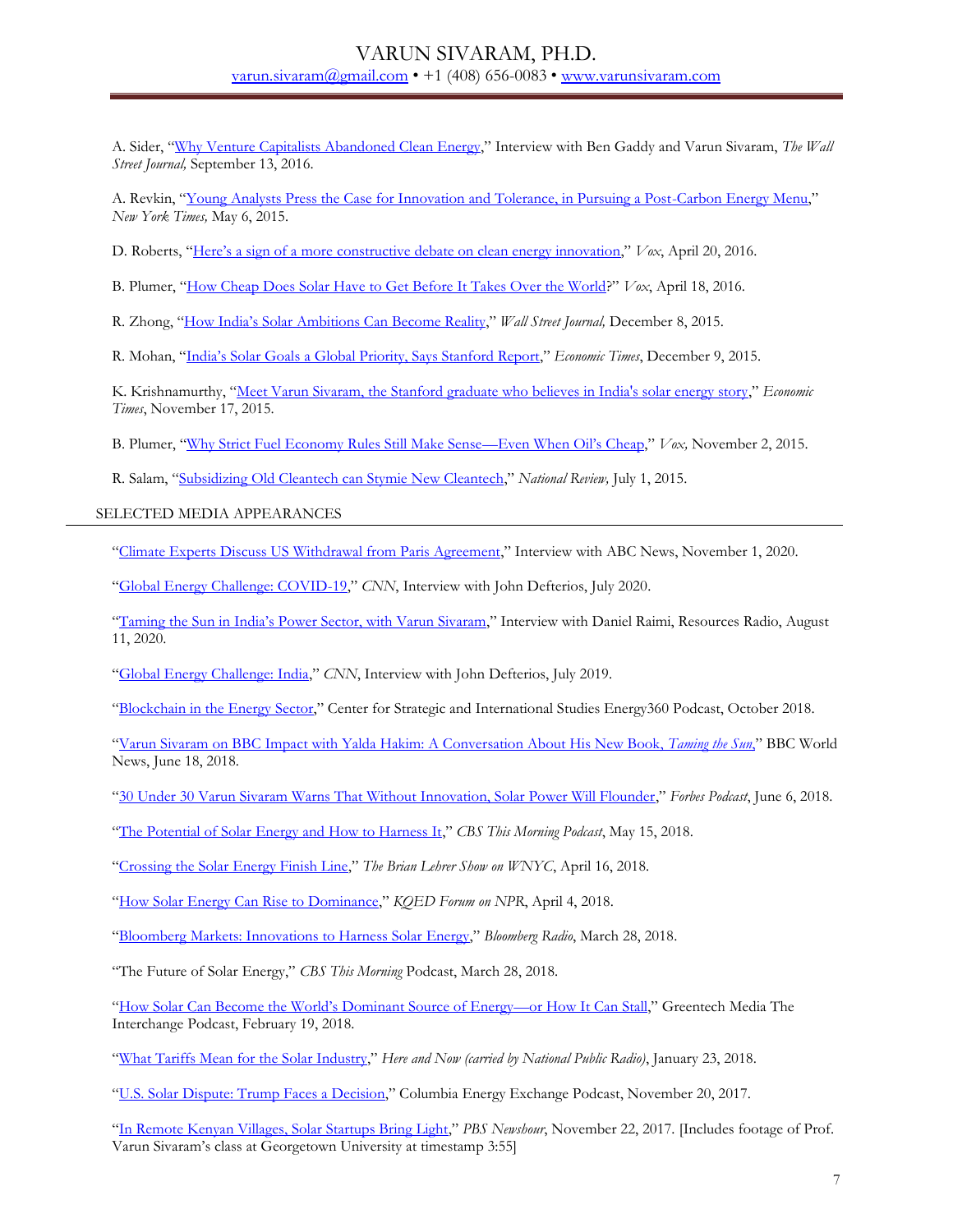"[U.S. Solar Dispute: Trump Faces a Decision](http://energypolicy.columbia.edu/podcast/columbia-energy-exchange)," *Columbia University Energy Exchange Podcast*, November 20, 2017.

"[Renewables in the Trump Era: Doomed or Too Big to Fail](https://trumponearth.org/episodes/ep-19-future-of-renewables-under-trump)?" *National Public Radio: Trump on Earth Podcast*, August 14, 2017.

["Bloomberg Daybreak: Why Trump's Exit from Paris is an 'Unmitigated Disaster,"](https://www.youtube.com/watch?v=46egv-v7200&feature=youtu.be) Bloomberg TV, June 2, 2017.

"[All Things Considered: China Poised to Fill Leadership Void on Climate Policy](http://ualrpublicradio.org/post/china-poised-fill-leadership-void-climate-policy-economic-incentives#stream/0)—With Economic Incentives," *National Public Radio*, April 2, 2017.

"[Clean Energy Politics: Can You Dig Clean Coal](https://radio.abc.net.au/programitem/pge46xk2RG?play=true)?" *Australian Broadcasting Corporation,* "Late Night Live with Philip Adams" (broadcast across Australia), February 13, 2017.

"Ene[rgy and Climate Challenges Facing Trump's Secretary of State Nominee Rex Tillerson,](https://www.youtube.com/watch?v=hGTpFGpzxcM)" *BBC World News,* January 11, 2017.

[Interview in Spanish] "[Las Relaciones Exteriores de los Estados Unidos Bajo Trump](https://www.youtube.com/watch?v=BcwB9k7cIMc&feature=youtu.be)," NTN 24, December 19, 2017 [27:00–33:30].

["How Will Trump's Secretary of State Rex Tillerson Conduct U.S. Foreign Poli](https://www.facebook.com/varun.sivaram/videos/vb.1057890116/10209988972615062/?type=2&theater)cy?" *BBC World News*, December 13, 2016.

"[Where Clinton and Trump Stand on Climate Change](http://www.alleghenyfront.org/where-clinton-and-trump-stand-on-climate-change/)," *National Public Radio*: *The Allegheny Front*, October 7, 2016 (Interview with Reid Frazier).

"[U.S. and India Share the Same Strategic Aims](http://video.cnbc.com/gallery/?video=3000547650)," *CNBC*, September 1, 2016.

"[Cleantech Venture Capital is Dead](https://www.greentechmedia.com/squared/read/cleantech-venture-capital-is-dead-long-live-cleantech-venture-capital)," *Greentech Media Podcast: The Interchange*, August 1, 2016.

"[The Clean Energy Revolution](https://www.youtube.com/watch?v=zN0QfyxKvxM)," *Foreign Affairs Focus,* June 27, 2016.

["Sivaram: Green Tech's Death Valley,](http://www.bloomberg.com/news/audio/2016-06-07/sivaram-green-tech-s-death-valley)" Bloomberg Radio, June 7, 2016 (interview with Tom Keene).

["India's Energy Infrastructure Needs,](http://www.marketplace.org/shows/marketplace-tech/marketplace-tech-monday-june-6-2016?WT.mc_id=e9439b30d9e5becd9976200b7bc8a737)" *Marketplace Tech*, June 6, 2016 (interview with Ben Johnson).

"[India, Still Poor, Insists on Its Full Serving of Energy](file:///C:/Users/VSivaram/Documents/India,%20Still%20Poor,%20Insists%20on%20Its%20Full%20Serving%20of%20Energy)," *National Public Radio*, December 1, 2015.

"[How Cheap can Solar Get?](https://www.greentechmedia.com/squared/read/the-interchange-how-cheap-can-solar-get)" The Interchange Podcast on *Greentech Media*, September 22, 2015.

"[Perovskites Are a Big Breakthrough for the Solar Industry, Expert Says](http://media.bloomberg.com/bb/avfile/vzKWfEK3F2as.mp3)," *Bloomberg Radio,* "Taking Stock with Kathleen Hays," August 5, 2015 (Interview with Kathleen Hays).

"[Solar Power Still Needs to Get Much Cheaper. Are Perovskites the Answer](http://www.vox.com/2015/7/1/8877305/perovskite-solar-power)?" *Vox*, July 1, 2015.

"[How Los Angeles is Moving Toward Energy Independence](http://video.cnbc.com/gallery/?play=1&video=3000198544)." *CNBC Asia: The Call.* Dalian, China. 2013.

### SELECTED TALKS AND VIDEOS

["India's Historic Opportunity to Industrialize Using Clean Energy,](https://www.ted.com/talks/varun_sivaram_india_s_historic_opportunity_to_industrialize_using_clean_energy?language=en)" **TED Talk**, October 10, 2020. **[1 million+ views]**

"[Energizing America: Global Launch](https://www.youtube.com/watch?v=O8RswdkGego)," [Book Launch with Rep. Kathy Castor (D-FL), Fmr. US Dep. Secretary of Energy Dr. Elizabeth Sherwood-Randall, and fmr. BP CEO Lord John Browne], **NYC Climate Week**, Sep 2020**.**

"[A Corporate Perspective on International Clean Energy Innovation](http://mission-innovation.net/2020/01/10/innovation-challenges-face-to-face-meetings-november-4-5-2019/)," [Keynote Address] **Mission Innovation Annual Ministerial Meeting**, New Delhi, November 4, 2019.

"[The Next Chapter in Energy](https://www.aspenideas.org/sessions/the-next-chapter-in-energy-is-here)," [Panel with Senator Jeff Merkley (D-OR)], **Aspen Ideas Festival**, June 28, 2019.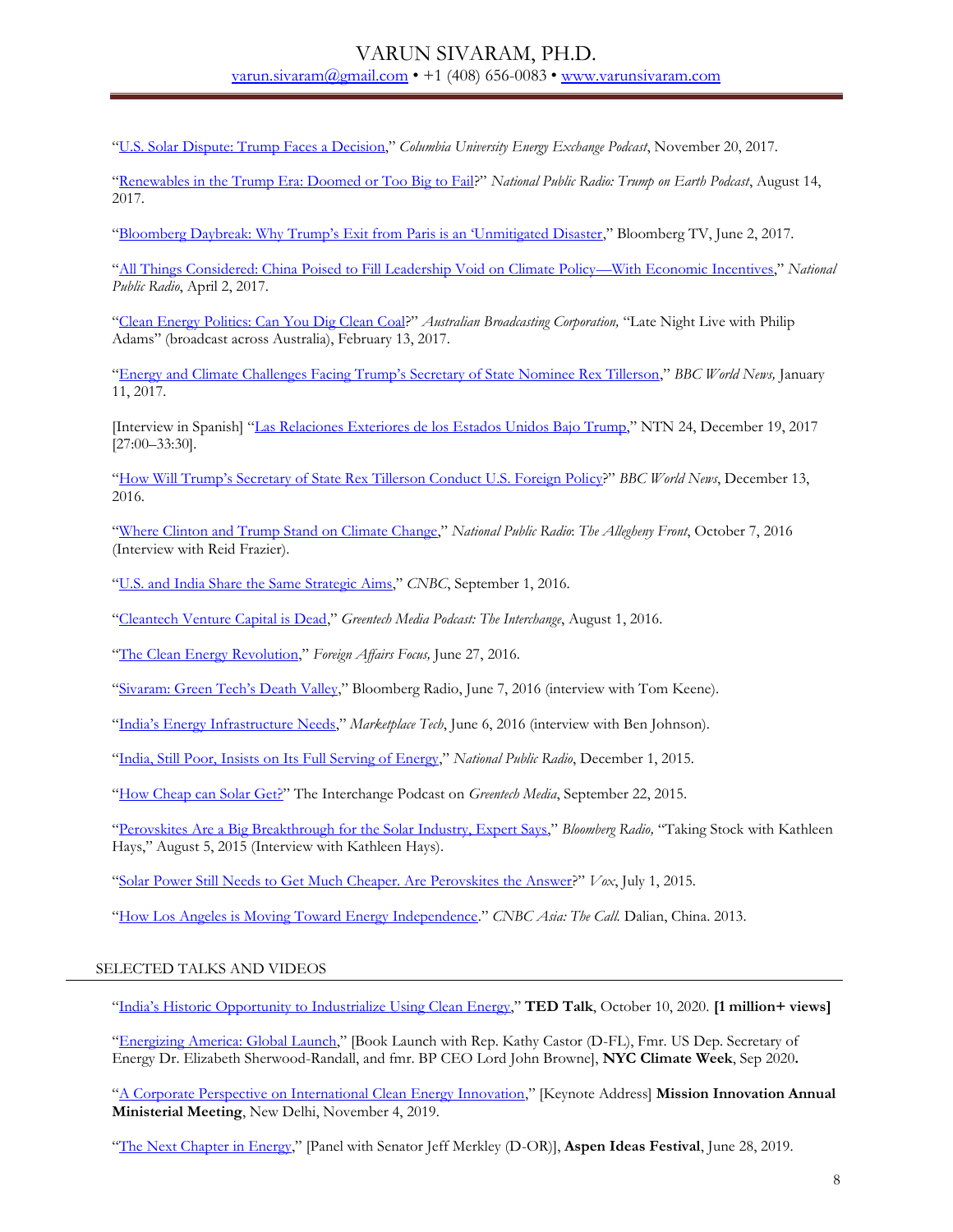"[A Roadmap for the Global Energy Transition](https://www.youtube.com/watch?v=yX5oSmPG1cM)," Lecture at the Nobel Institute, Oslo, Norway, February 14, 2019.

"[Beyond the Green Horizon](https://www.youtube.com/watch?time_continue=212&v=cEjT2_NCeFc)," [Lead Role in Feature-Length Documentary], **Dutch Public Broadcaster VPRO,** September 2018**.**

"[Why Solar Needs Innovation to Realize Its Potential](file:///C:/Users/sirsi/Google%20Drive/Resume/youtube.com/watch%3fv=nTFqKHKWc20&feature=youtu.be)," *Taming the Sun* Launch, **Council on Foreign Relations**, 2018.

["We're Doomed If Solar Energy Stalls—Here's How to Keep It Rising,](https://www.youtube.com/watch?v=AV5R7JO-vOc)" **TEDx** Talk at Yale University, 2018.

"[Taming the Sun: Innovations to Harness Solar Energy and Power the Planet](https://energy.stanford.edu/events/energy-seminar-varun-sivaram-taming-sun-innovations-harness-solar-energy-and-power-planet)," **Stanford University** Precourt Institute for Energy, April 2, 2018.

"*[Taming the Sun](https://www.youtube.com/watch?v=khNDqpF4Ycc)* Launch Event," **Council on Foreign Relations**, with Richard Haass, March 29, 2017.

"*[Taming the Sun](https://www.csis.org/events/taming-sun)* Launch Event," **Center for Strategic and International Studies**, March 16, 2017.

"[Innovations to Harness Solar Energy](https://schedule.sxsw.com/2018/events/PP73476)," **SXSW**, Austin, March 12, 2018.

"[Voices of Innovation: The Future of Solar Energy](https://ondemand.ceraweek.com/detail/videos/interviews/video/5748483084001/voices-of-innovation-with-varun-sivaram?autoStart=true)," **IHS CERAWeek**, Houston, March 8, 2018.

"[Taming the Sun: Innovations to Harness Solar Energy and Power the Planet](http://environment.harvard.edu/events/2018-03-05-170000-2018-03-05-183000/energy-policy-seminar)," **Harvard University** Kennedy School of Government, March 5, 2018.

"[Keynote Address: A Clean Energy Transition](https://www.mitenergyconference.org/varun-sivaram-recap/)," **Massachussetts Institute of Technology**, MIT Energy Conference, March 2, 2018.

"[The Future of the Global Solar Industry](http://esi.nus.edu.sg/docs/default-source/event/dr-varun-sivaram-seminar-20-nov-2017.pdf?sfvrsn=2)," **National University of Singapore**, November 20, 2017.

"[Thirty Years of Climate Change: What Will the Next Three Decades Bring?](https://www.youtube.com/watch?time_continue=1001&v=VP0FPAGMJiI)" **Aspen Ideas Festival**, June 28, 2017.

"[Sustainable Energy Expansion in Turkey and the Broader Region](https://www.youtube.com/watch?v=pNqmp5NkBng)," **Atlantic Council Istanbul Summit**, April 28, 2017.

"[Solar Power and Clean Energy Innovation](http://www.cfr.org/renewable-energy/solar-power-clean-energy-innovation/p38691)," **Council on Foreign Relations**, New York, January 24, 2017.

"[How Cities are Using Technology to Confront Environmental Challenges](https://igel.wharton.upenn.edu/2016-rubicon-global-conference/)," **Wharton School of Finance**, San Francisco, October 18, 2016.

"[Gulf Economic Update: Energy Investment in a Low-Oil-Price Era](https://www.foreignaffairs.com/events/2016-10-05/foreign-affairs-live-gulf-economic-update)," **Foreign Affairs Live**, October 5, 2016.

[The U.S.-India Strategic Partnership: Accelerating a Clean Energy Future](https://www.youtube.com/watch?v=8hZxIOsIrQc)," **Atlantic Council**, Washington, D.C., September 12, 2016.

"[Oil Market Futures: The Policy and Politics Shaping Twenty-First Century Energy](http://carnegieendowment.org/2016/06/27/oil-market-futures-policy-and-politics-shaping-twenty-first-century-energy-event-5298)," **Carnegie Endowment for International Peace**, Washington D.C., June 28, 2016.

"[Solar Technology Innovation: Predicting the Next Big Thing](http://www.greentechmedia.com/squared/read/Watch-the-Live-Broadcast-of-Solar-Summit-2016-and-Solar-Software-Summit)," **GTM Solar Summit**, Scottsdale, Arizona, May 2016.

"[Investing in Innovation to Implement Paris Climate Agreement](http://civic-exchange.org/en/events/Investing-in-Innovation-to-Implement-the-Paris-Climate-Agreement_114)," **Civic-Exchange**, Hong Kong, April 2016.

"[Investing in Clean Energy Innovation](https://www.youtube.com/watch?v=Y4JCzdSV_Jc)," Keynote, **Middle East Electricity Summit**, Dubai, UAE, Mar. 2016.

"[Innovative Technologies for a Modern Power Sector: Lessons from the United States](https://www.google.com/url?sa=t&rct=j&q=&esrc=s&source=web&cd=3&cad=rja&uact=8&ved=0ahUKEwjwnoajwITNAhXDdR4KHfNoCFEQtwIILDAC&url=https%3A%2F%2Fwww.youtube.com%2Fwatch%3Fv%3DDTH7U1NCMus&usg=AFQjCNFOwJqRffwOFqMyr_V5FypmwT9urQ&sig2=BzluCrKM_PVy0ZBePi9Nnw&bvm=bv.123325700,d.dmo)," **Observer Research Foundation**, Delhi; IIS Bangalore; IIT Madras; CPPR, Kerala; November, 2015.

"[The Future of Solar Energy](http://energypolicy.columbia.edu/events-calendar/future-solar-energy)," **Columbia Center on Global Energy Policy**, October 20, 2015.

"[Distributed Solar in Los Angeles](http://vimeo.com/89419006)." **VerdeXchange** *LA*. Los Angeles, USA. January 27th, 2014.